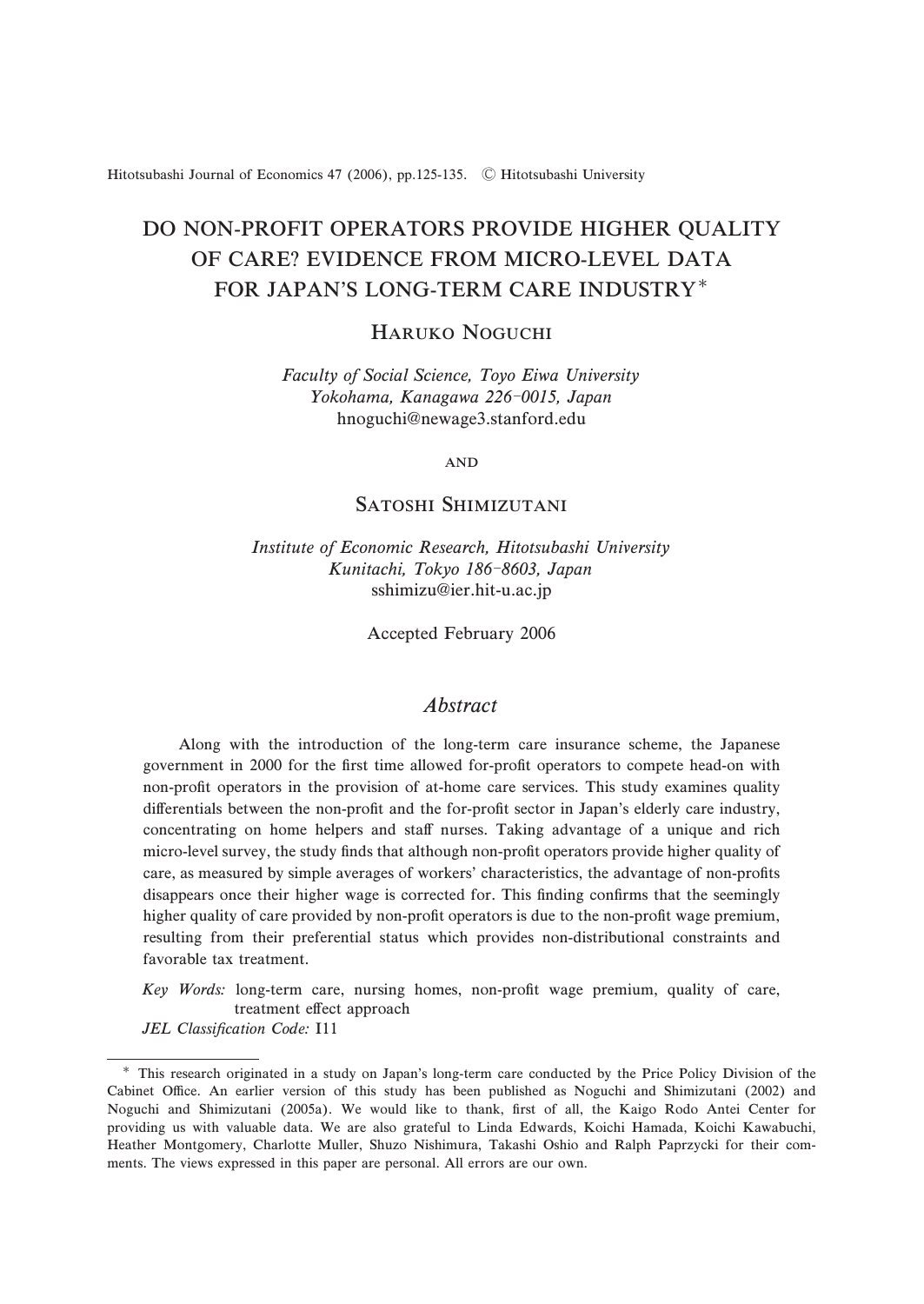# I. Introduction

In 2000, the Japanese government embarked on an ambitious program to reform the country's health care system and introduced a long-term care insurance scheme. Along with this reform, the market for the provision of at-home care for the elderly was deregulated. Until 2000, at-home care for the elderly was provided under the state welfare program, with those qualifying being assigned to a non-profit provider by local government officials. Care services by for-profit providers were not reimbursed by the government, so that only the wealthy were able to a#ord them, and the market was correspondingly small (Shimizutani and Noguchi, 2004; Mitchell et al., 2006). Following the reform, however, patients are now allowed to choose freely between non-profit and for-profit providers; services are subject to a 10% copayment of the cost, with the remainder covered by the long-term care health insurance, no matter what type of provider users choose. Thus, for the first time, for-profit providers are able to compete directly with non-profit providers in the home-help market.

The government based its policy reforms on the expectation that the entry of for-profits would contribute toward making the market more competitive. With service contents heavily regulated and prices stipulated by the government, competition between providers necessarily concentrates on quality. Despite the great social, economic, and political importance of Japan's health care sector, to date surprisingly little research has been carried out on these reforms and their effects. In particular, little is known about quality differentials between non-profit and for-profit providers in this newly liberalized market.

Unfortunately, researchers have not reached a consensus on how to measure the quality of care. However, it is generally accepted that the quality of long-term care is closely related to the quality of workers. The long-term care industry is very labor intensive in that labor inputs account for a large share, and capital inputs for a small share, of the factors of production. Thus, because of the difficulties involved in measuring the quality of output, we instead focus on labor input characteristics as proxies for the quality of care provided in different types of institutions. Proxies used in this study include workers' age structure in an institution, the ratio of regular workers, workers' skills (professional training inside or outside the facility), and the stability of the supply of services (measured by job stability and the demand for workers in a facility). The study utilizes a large and unique employer-employee matched micro-level database to analyze sectoral quality differentials among home helpers and staff nurses, the two occupational groups accounting for the largest portion - about  $40\%$  - of all employees in our dataset.

Our findings show that although non-profit operators provide higher quality of care, as measured by simple averages of workers' characteristics, the advantage of non-profits disappears once their higher wage is corrected for. This finding confirms that the seemingly higher quality of care provided by non-profit providers results from the wage premiums that non-profit providers can pay their workers due to advantages arising from their non-profit status.

The remainder of the paper is organized as follows. The next section briefly reviews the theoretical literature and previous research on quality differentials. Section 3 provides an outline of Japan's long-term care insurance program. Section 4 then describes the data used for our empirical analysis, while Section 5 presents the empirical results. The last section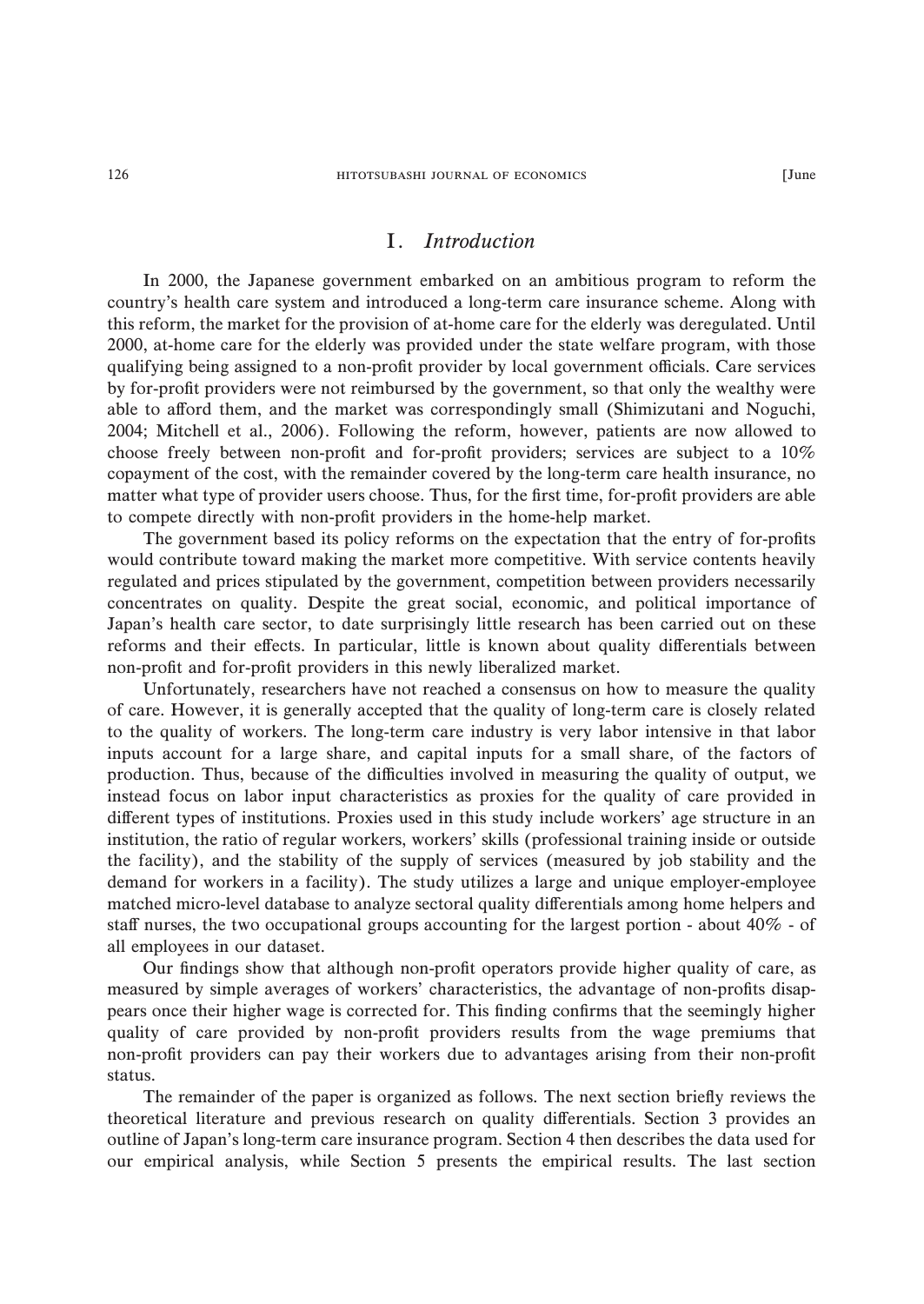concludes.

# II. Previous Research

The type of question we are trying to address in this study is one that is very new in the case of Japan. Because service contents and prices in Japan's long-term care industry are heavily regulated, providers must by default compete on quality. Yet, there are few other industries in Japan where non-profit and for-profit operators compete. One of the studies that try to examine quality differentials between the two types of providers therefore is as our own (Noguchi and Shimizutani, 2005b), which approaches the question from a different angle. In contrast with the situation in Japan, there is a large body of literature on quality differentials between the non-profit and for-profit sector in the United States. One of the first to provide a theoretical explanation of the quality differentials observed between the two sectors was Hansmann (1980), who argued that the non-distributional constraints, i.e. the fact that non-profit operators are prohibited from distributing net earnings, lead non-profit providers to try to distinguish themselves through quality of service and refrain from opportunistic behavior. Opportunistic behavior, which may potentially arise in the for-profit sector, is possible because of information asymmetries between providers and consumers, preventing the latter from being able to observe the quality of service.

Another explanation of quality differentials is that the different types of providers behave differently. While managers of non-profits may derive greater utility from improving the quality of services as well as increasing profits, managers of for-profits are assumed to maximize profits only. Newhouse (1970) argues that managers in the not-for-profit sector have fewer incentives to lower the quality of services provided since their performance is judged by quality or since they desire to show professional excellence or technical virtuosity by stressing quality.

Many researchers have assessed quantitatively quality differentials between the two sectors. However, it seems fair to say that the empirical findings of studies for the U.S. are inconclusive. While several find better quality of services in the non-profit sector (Weisbrod (1988), Ullmann and Holtmann (1985), Cohen and Spector (1996), Holtmann and Idson (1993) and Gertler (1989)), Gertler (1992) arrives at the opposite result. The overall inconclusiveness of these studies can be partly attributed to the lack of consensus on which variable is an appropriate proxy to measure quality. Some researchers use information disclosure to family, use of sedatives, happiness of family members (Weisbrod (1988)), while others use staff intensity (Cohen and Spector (1996)) or workers' experience (Holtmann and Idson (1993)).

Despite the academic and practical importance of this issue, little research on quality differentials in Japan is available. The only related study is Shimizutani and Suzuki (2002), which find that in the Japanese at-home care industry the quality of service provided by for-profits is not worse than that provided by non-profits. Their analysis is based on a comparison of the total scores of indicators assigned to detailed characteristics of each facility and its employees. Another study is Noguchi and Shimizutani (2005b), in which we use household-level data to examine consumers' choice of providers and find that provider choice is not biased toward non-profits as assumed by Hansmann.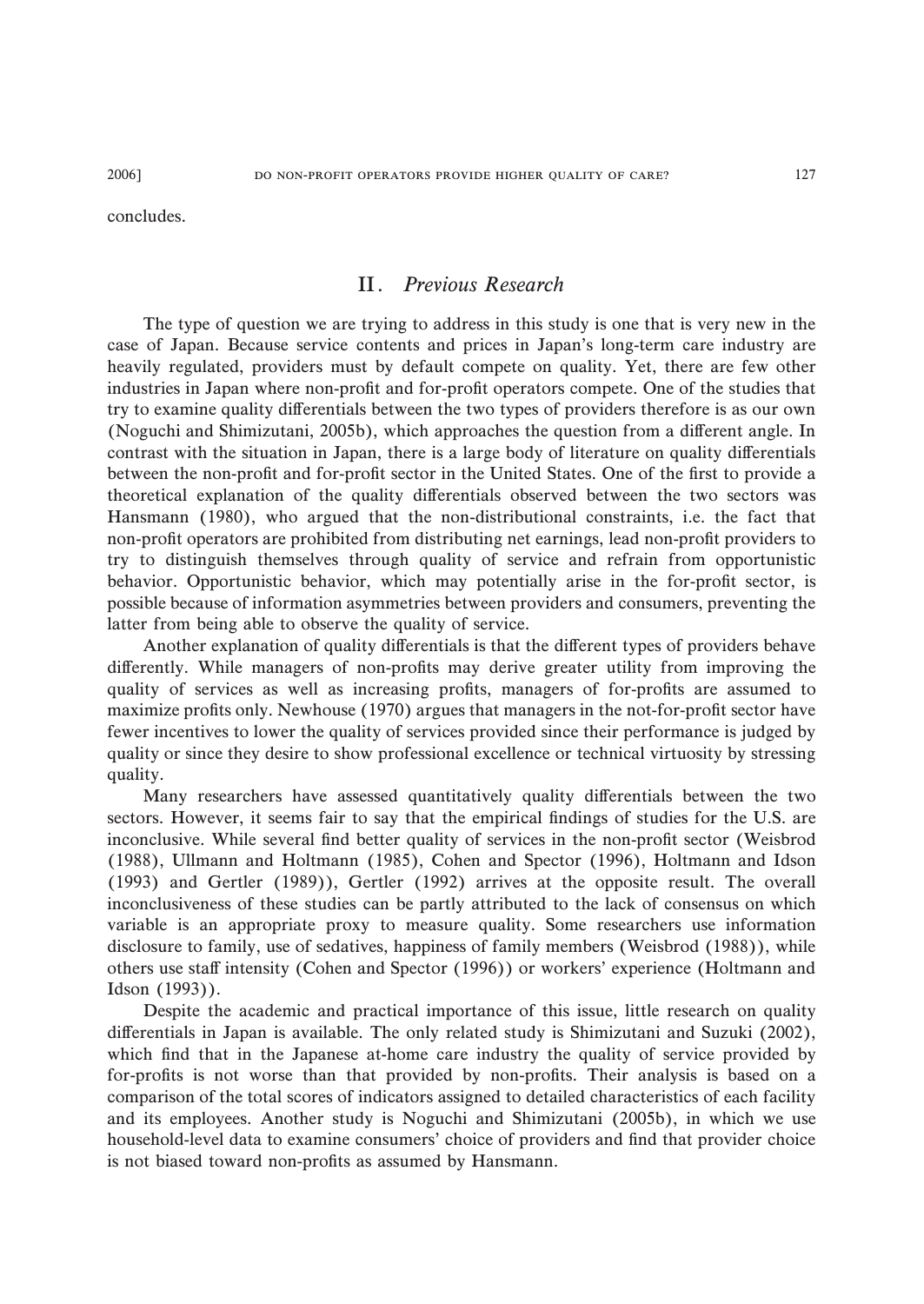#### $+128$   $+1100$   $+1100$   $+100$   $+100$   $+100$   $+100$   $+100$   $+100$   $+100$   $+100$   $+100$   $+100$   $+100$   $+100$   $+100$   $+100$   $+100$   $+100$   $+100$   $+100$   $+100$   $+100$   $+100$   $+100$   $+100$   $+100$   $+100$   $+100$   $+100$   $+100$   $+1$

The present study aims to examine the quality differentials between non-profit and for-profit operators in the Japanese long-term cave market. Although there are no variables that allow us to measure the quality of services directly, it is widely accepted that in labor intensive sectors such as the long-term care industry, workers' characteristics are closely related to their quality. In this study we therefore measure the quality of care by using the length of employees' experience, status, and qualifications, as well as job stability as proxies.

# III. The Japanese Long-term Care Industry

Japan's market for elderly care underwent fundamental change following the introduction of the public long-term care insurance program in 2000 (see Shimizutani and Noguchi, 2004; Mitchell et al. 2006). Before 2000, only lower-income households were eligible for elderly care services provided by local governments as part of the social welfare scheme. While the financial burden on users of such publicly provided services was negligible, households were not able to choose between providers or service contents and had to accept whatever the government determined. Private long-term care (LTC) providers were allowed to offer their services, but because users had to pay out of their own pockets, this was an option only for the wealthy and the market for privately provided care services was correspondingly small.

However, given the rapid aging of the Japanese population, the government introduced a new public insurance scheme pursuing the following four objectives (Ministry of Health, Labour and Welfare, 2002). First, the approach seeks to mitigate the burden of home care for the elderly traditionally borne by women. Second, the new system aims to make more transparent the relationship between benefits received and premiums paid. Third, by integrating what had been a vertically-divided system of health, medical, and welfare services, the new program was designed to provide a means by which customers would receive comprehensive services from a variety of institutions of their choice. Fourth, by separating long-term care from health insurance coverage, the new insurance program seeks to reduce the number of cases of "social hospitalization" where elderly patients are hospitalized simply because of a lack of viable alternatives, which pushes up medical costs (Mitchell et al., 2006).

Under the new insurance program, once certified by the local government to be eligible for long-term care, all insured persons are entitled to use care services. The new scheme thus considerably widens the range and number of care receivers and explicitly intends to provide both in-home services (at-home care) as well as services at facilities (institutional care).<sup>1</sup> The insured are free to use elderly care from any provider, subject to a  $10\%$  copayment of officially

<sup>&</sup>lt;sup>1</sup> At-home care services include (1) home-visit/day services (home-visit long-term care, home-visit bathing, home-visit rehabilitation, day rehabilitation (day care), home-visit nursing care, day service, welfare devices leasing); (2) short-stay service/short-stay care; (3) in-home medical care management counselling; (4) care services for the elderly with dementia; (5) care services provided in for-profit private homes for the elderly; (6) allowances for the purchase of welfare devices; and (7) allowances for home renovation (handrails, removal of level differences, etc.). Institutional care is provided in three types of nursing homes: (1) long-term care welfare facilities for the elderly (special nursing homes for the elderly); (2) long-term care health facilities for the elderly; and (3) long-term care medical facilities for the elderly. The last type also includes sanatorium-type wards as well as wards for elderly patients with dementia, and hospitals with enhanced long-term care service provision. Medical care per se is not included in the LTC program but instead is offered under the national healthcare system (Mitchell et al., 2006).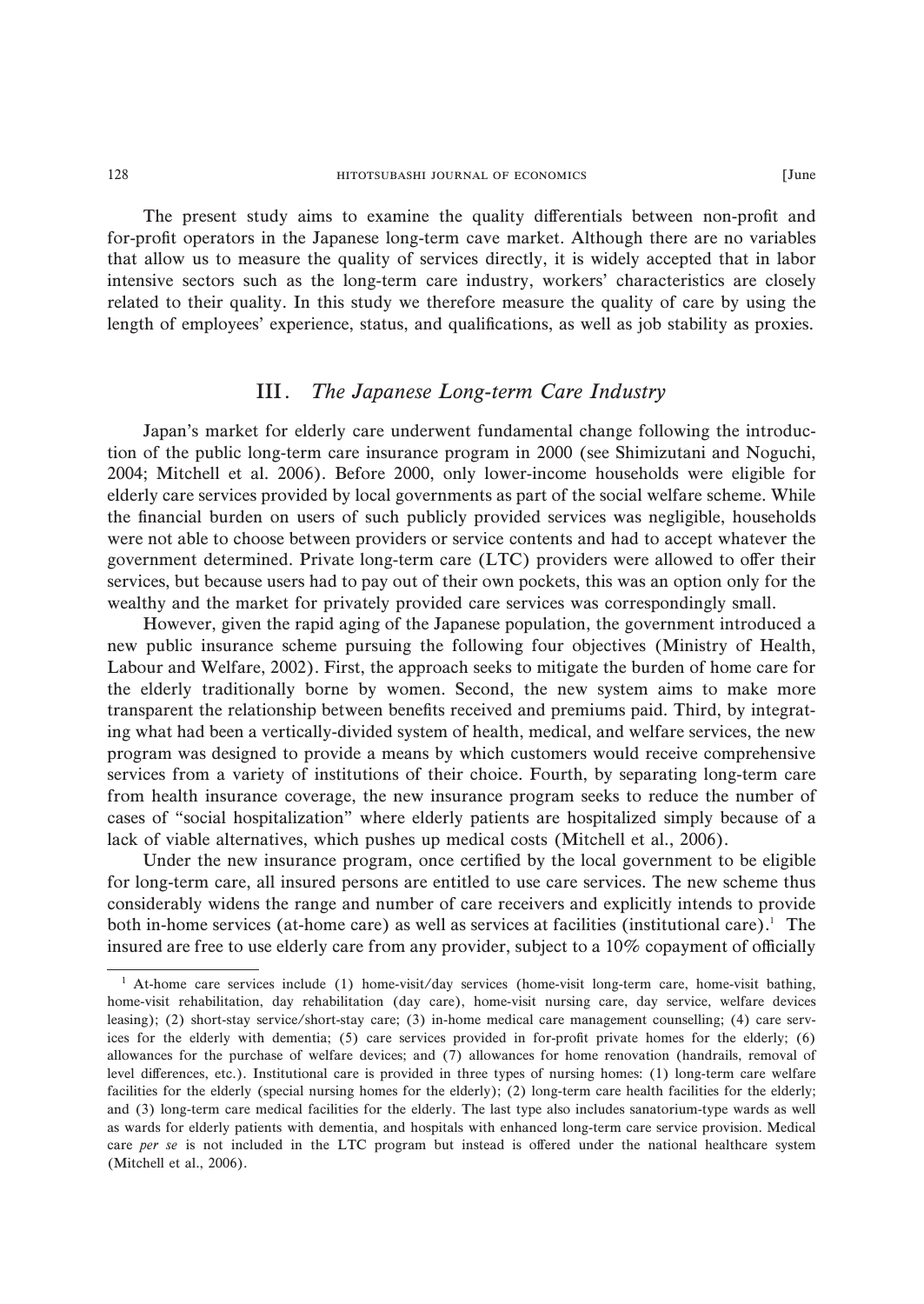fixed prices specific to each type of care service.<sup>2</sup>

Turning to financing, the Japanese public LTC system is a pay-as-you-go program. Half of the costs of this scheme are financed by the long-term care insurance contributions from the insured (aged 40 and over) and the remaining half is financed by general tax revenues. At the same time, in order to meet rapidly increasing care needs, entry regulations were changed to create a more market-oriented system of provision. That is, to stimulate the supply of elderly care services, for-profits were allowed to enter the at-home care market, though this is not the case for the institutional care market. Under the public elderly-care program, care providers are not able to set their prices freely since uniform nationwide rates are stipulated for all covered LTC services; in addition, services are standardized. Thus, the policy aims to introduce not price but quality competition in the market for at-home care (Shimizutani and Noguchi, 2004; Mitchell et al., 2006).

# IV. Data

The empirical analysis of this study is based on the "Statistical Survey on Nursing Home Employees" (Jigyosho Ni Okeru Kaigo Rodo Jittai Chosa) conducted by the Care Worker Support Center Foundation (Kaigo Rodo Antei Center) in November 2000. The establishments in the sample are randomly chosen from all areas of Japan. The dataset provides information on various characteristics of both workers and facilities. The notable merit of this survey is that it collects information on wages and other characteristics from all employees in each establishment.<sup>3</sup> It contains observations on a total of 39,261 employees with various qualifications, out of which we extract observations on employees with qualifications as a home-helper or staff nurse, for a total of  $6,075$  home-helpers  $(24.3\%$  of the total) and 3,686 staff nurses  $(14.8\%)$  of the total. In the dataset, nursing care providers are divided into seven categories: for-profit providers, and six types of not-for-profit providers, i.e., social welfare corporations, medical corporations, authorized non-profit organizations (NPOs), Co-ops, agricultural cooperatives, and other charitable corporations. Our observations are distributed as follows: of the 1,959 observations in the proprietary sector, 1,633 are home helpers, while  $326$  are staff nurses; of the 7,802 observations in the non-profit sector, 4,442 are home helpers, while 3,360 are staff nurses.

Table 1 presents summary statistics of the characteristics of both types of employees and facilities. The mean daily wage is approximately one percentage point higher in non-profit than in proprietary facilities, though the difference is not statistically significant. Non-profits seem to prefer workers aged between 40 and 49, while at for-profits, those aged 50 to 59 make up the largest group among home helpers and those aged 30 to 39 the largest group among staff nurses. Non-profit facilities prefer home helpers and staff nurses on a regular basis and are more likely to provide professional training. Most of the facilities respond that they are currently hiring home helpers and staff nurses.

<sup>&</sup>lt;sup>2</sup> There is a limit to the amount of care that is covered by the insurance scheme. Any care services beyond that limit, which depends on the care category to which a user is assigned by the government, must be paid for by the user at full cost up to a "stop-loss" threshold called the "high-cost long-term care service limit."

<sup>&</sup>lt;sup>3</sup> However, if the number of employee was greater than 50, then the manager of the establishment randomly selected 50 employees for the survey.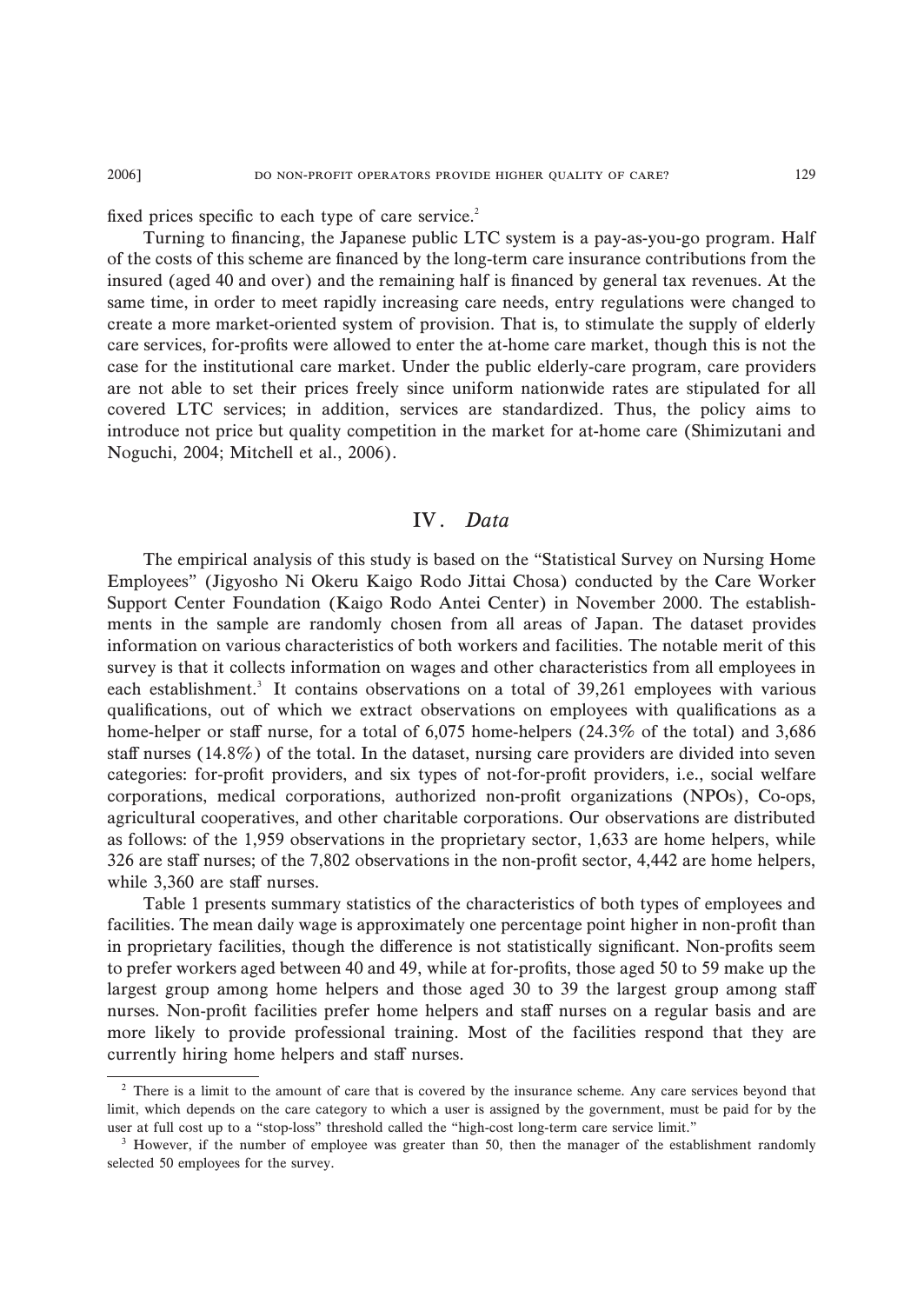|                                    |      | UMMARY STATISTICS OF KEY VARIABLES |      |                         |                           |                 |  |  |  |  |  |  |
|------------------------------------|------|------------------------------------|------|-------------------------|---------------------------|-----------------|--|--|--|--|--|--|
| Home Helpers                       |      |                                    |      | <b>Staff Nurses</b>     |                           |                 |  |  |  |  |  |  |
| ofit<br>533)                       |      | Non-profit<br>$(n=4,442)$          |      | For-profit<br>$(n=326)$ | Non-profit<br>$(n=3,360)$ |                 |  |  |  |  |  |  |
| tandard<br>eviation                | Mean | Standard<br>deviation              | Mean | Standard<br>deviation   | Mean                      | Stand<br>deviat |  |  |  |  |  |  |
| $\sim$ $\sim$ $\sim$ $\sim$ $\sim$ |      |                                    |      |                         |                           |                 |  |  |  |  |  |  |

For-profit

| Definition                                                                        | $01$ prome<br>$(n=1,633)$ |           |       | 1 von prom<br>$(n=4, 442)$ |       | 1 or prome<br>$(n=326)$ | $110H$ profit<br>$(n=3,360)$ |             |   |
|-----------------------------------------------------------------------------------|---------------------------|-----------|-------|----------------------------|-------|-------------------------|------------------------------|-------------|---|
|                                                                                   | Mean                      | Standard  | Mean  | Standard                   | Mean  | Standard                | Mean                         | Standard    |   |
|                                                                                   |                           | deviation |       | deviation                  |       | deviation               |                              | deviation   |   |
| I. Dependent variables                                                            |                           |           |       |                            |       |                         |                              |             |   |
| natural log of daily wage                                                         | 9.020                     | (0.305)   | 9.031 | (0.269)                    | 9.262 | (0.311)                 | 9.271                        | (0.285)     |   |
| $=$ 1 if extra pay other than basic salary                                        | 0.653                     | (0.476)   | 0.766 | (0.424)<br>a               | 0.653 | (0.477)                 | 0.810                        | $(0.393)$ a |   |
|                                                                                   |                           |           |       |                            |       |                         |                              |             |   |
| $=$ 1 if male                                                                     | 0.108                     | (0.310)   | 0.081 | $(0.273)$ a                | 0.025 | (0.155)                 | 0.046                        | $(0.209)$ b |   |
| Age structure                                                                     |                           |           |       |                            |       |                         |                              |             |   |
| $=$ 1 if 20 <= age < 30                                                           | 0.157                     | (0.364)   | 0.189 | $(0.391)$ a                | 0.181 | (0.386)                 | 0.153                        | (0.360)     |   |
| $=$ 1 if 30 < = age < 40                                                          | 0.158                     | (0.365)   | 0.165 | (0.372)                    | 0.294 | (0.457)                 | 0.290                        | (0.454)     |   |
| $=$ 1 if 40 $< =$ age $<$ 50                                                      | 0.236                     | (0.425)   | 0.336 | $(0.472)$ a                | 0.221 | (0.415)                 | 0.340                        | $(0.474)$ a |   |
| $=$ 1 if 50 $<$ = age $<$ 60                                                      | 0.256                     | (0.437)   | 0.244 | (0.430)                    | 0.166 | (0.372)                 | 0.154                        | (0.361)     |   |
| $=$ 1 if 60 < $=$ age < 70                                                        | 0.116                     | (0.321)   | 0.025 | $(0.157)$ a                | 0.058 | (0.235)                 | 0.033                        | $(0.179)$ a |   |
| Workers' status                                                                   |                           |           |       |                            |       |                         |                              |             |   |
| $=$ 1 if regular worker                                                           | 0.617                     | (0.431)   | 0.839 | (0.440)<br>a               | 0.733 | (0.429)                 | 0.923                        | $(0.328)$ a |   |
|                                                                                   |                           |           |       |                            |       |                         |                              |             |   |
| Workers' skills<br>$=$ 1 if professional training inside/outside the organization | 0.716                     | (0.451)   | 0.825 | (0.380)<br>a               | 0.727 | (0.446)                 | 0.868                        | $(0.338)$ a |   |
|                                                                                   |                           |           |       |                            |       |                         |                              |             |   |
| Stable supply of services                                                         |                           |           |       |                            |       |                         |                              |             |   |
| $=$ 1 if no plan to hire regular workers                                          | 0.055                     | (0.227)   | 0.099 | $(0.299)$ a                | 0.031 | (0.173)                 | 0.035                        | (0.185)     |   |
| $=$ 1 if no plan to hire non-regular workers                                      | 0.026                     | (0.158)   | 0.042 | $(0.200)$ a                | 0.012 | (0.110)                 | 0.021                        | (0.143)     |   |
| II. Independent variables                                                         |                           |           |       |                            |       |                         |                              |             |   |
| $=$ 1 if total number of employees: <29                                           | 0.178                     | (0.383)   | 0.070 | $(0.254)$ a                | 0.187 | (0.391)                 | 0.036                        | $(0.186)$ a |   |
| $=$ 1 if total number of employees: 30-100                                        | 0.305                     | (0.461)   | 0.373 | (0.484)<br>a               | 0.331 | (0.471)                 | 0.376                        | $(0.485)$ c |   |
| $=$ 1 if total number of employees: 100-299                                       | 0.127                     | (0.333)   | 0.193 | $(0.395)$ a                | 0.117 | (0.321)                 | 0.232                        | $(0.422)$ a |   |
| $=$ 1 if total number of employees: 300-499                                       | 0.039                     | (0.194)   | 0.036 | (0.185)                    | 0.046 | (0.210)                 | 0.038                        | (0.191)     |   |
| $=$ 1 if total number of employees: $>$ = 500                                     | 0.061                     | (0.240)   | 0.040 | $(0.195)$ a                | 0.193 | (0.395)                 | 0.051                        | $(0.219)$ a |   |
|                                                                                   |                           |           |       |                            |       |                         |                              |             |   |
| $=$ 1 if provision of care planning                                               | 0.745                     | (0.436)   | 0.874 | $(0.331)$ a                | 0.859 | (0.349)                 | 0.864                        | (0.343)     |   |
| $=$ 1 if provision of home-visit care                                             | 0.931                     | (0.253)   | 0.762 | (0.426)<br>a               | 0.819 | (0.386)                 | 0.521                        | $(0.500)$ a |   |
| $=$ 1 if provision of home-visit bathing                                          | 0.192                     | (0.394)   | 0.241 | (0.428)<br>a               | 0.423 | (0.495)                 | 0.144                        | $(0.351)$ a |   |
| $=$ 1 if provision of home-visit nursing                                          | 0.110                     | (0.313)   | 0.135 | $(0.342)$ a                | 0.236 | (0.425)                 | 0.295                        | $(0.456)$ a |   |
| $=$ 1 if provision of day care                                                    | 0.118                     | (0.323)   | 0.642 | (0.480)<br>a               | 0.230 | (0.422)                 | 0.592                        | $(0.491)$ a |   |
| $=$ 1 if provision of day care rehabilitation                                     | 0.000                     | (0.000)   | 0.122 | (0.328)<br>a               | 0.009 | (0.096)                 | 0.377                        | $(0.485)$ a |   |
| $=$ 1 if provision of short-term stay                                             | 0.026                     | (0.158)   | 0.463 | $(0.499)$ a                | 0.080 | (0.271)                 | 0.495                        | $(0.500)$ a |   |
| $=$ 1 if provision of guidance in care management at home                         | 0.007                     | (0.082)   | 0.060 | (0.237)<br>$\rm{a}$        | 0.000 | (0.000)                 | 0.156                        | $(0.363)$ a |   |
| $=$ 1 if provision of rental care equipment                                       | 0.233                     | (0.423)   | 0.094 | (0.292)<br>a               | 0.344 | (0.476)                 | 0.053                        | $(0.223)$ a |   |
| $=$ 1 if work-related accident compensation insurance for regular workers         | 0.814                     | (0.389)   | 0.637 | $(0.481)$ a                | 0.733 | (0.443)                 | 0.498                        | $(0.500)$ a |   |
| $=$ 1 if work-related accident compensation insurance for non-regular workers     | 0.449                     | (0.498)   | 0.364 | (0.481)<br>a               | 0.417 | (0.494)                 | 0.240                        | (0.427)     | a |
| $=$ 1 if health insurance for regular workers                                     | 0.734                     | (0.442)   | 0.626 | $(0.484)$ a                | 0.730 | (0.445)                 | 0.497                        | $(0.500)$ a |   |
| $=$ 1 if health insurance for non-regular workers                                 | 0.051                     | (0.221)   | 0.070 | $(0.256)$ a                | 0.077 | (0.267)                 | 0.055                        | $(0.228)$ c |   |
|                                                                                   |                           |           |       |                            |       |                         |                              |             |   |
| $=$ 1 if health examination                                                       | 0.539                     | (0.499)   | 0.564 | $(0.496)$ b                | 0.537 | (0.499)                 | 0.549                        | (0.498)     |   |
| $=$ 1 if subsidy for uniform or care equipment                                    | 0.765                     | (0.424)   | 0.873 | (0.333)<br>a               | 0.859 | (0.349)                 | 0.887                        | $(0.317)$ c |   |
| $=$ 1 if policy for preventing work-related back pain                             | 0.254                     | (0.435)   | 0.439 | $(0.496)$ a                | 0.316 | (0.466)                 | 0.401                        | $(0.490)$ a |   |
| $=$ 1 if policy for preventing work-related accidents                             | 0.214                     | (0.410)   | 0.246 | $(0.431)$ a                | 0.230 | (0.422)                 | 0.233                        | (0.423)     |   |
| $=$ 1 if professional training for managers in human resource division            | 0.242                     | (0.428)   | 0.303 | (0.460)<br>$\rm{a}$        | 0.175 | (0.380)                 | 0.309                        | $(0.462)$ a |   |
| $=$ 1 if support for stress at work                                               | 0.421                     | (0.494)   | 0.239 | $(0.427)$ a                | 0.359 | (0.480)                 | 0.208                        | $(0.406)$ a |   |
|                                                                                   |                           |           |       |                            |       |                         |                              |             |   |

Note: a-c indicate statistically significant differences between the for-profit and non-profit sector means at the  $5\%$ ,  $10\%$ , and 15% levels, respectively, based on F-statistics of ANOVA.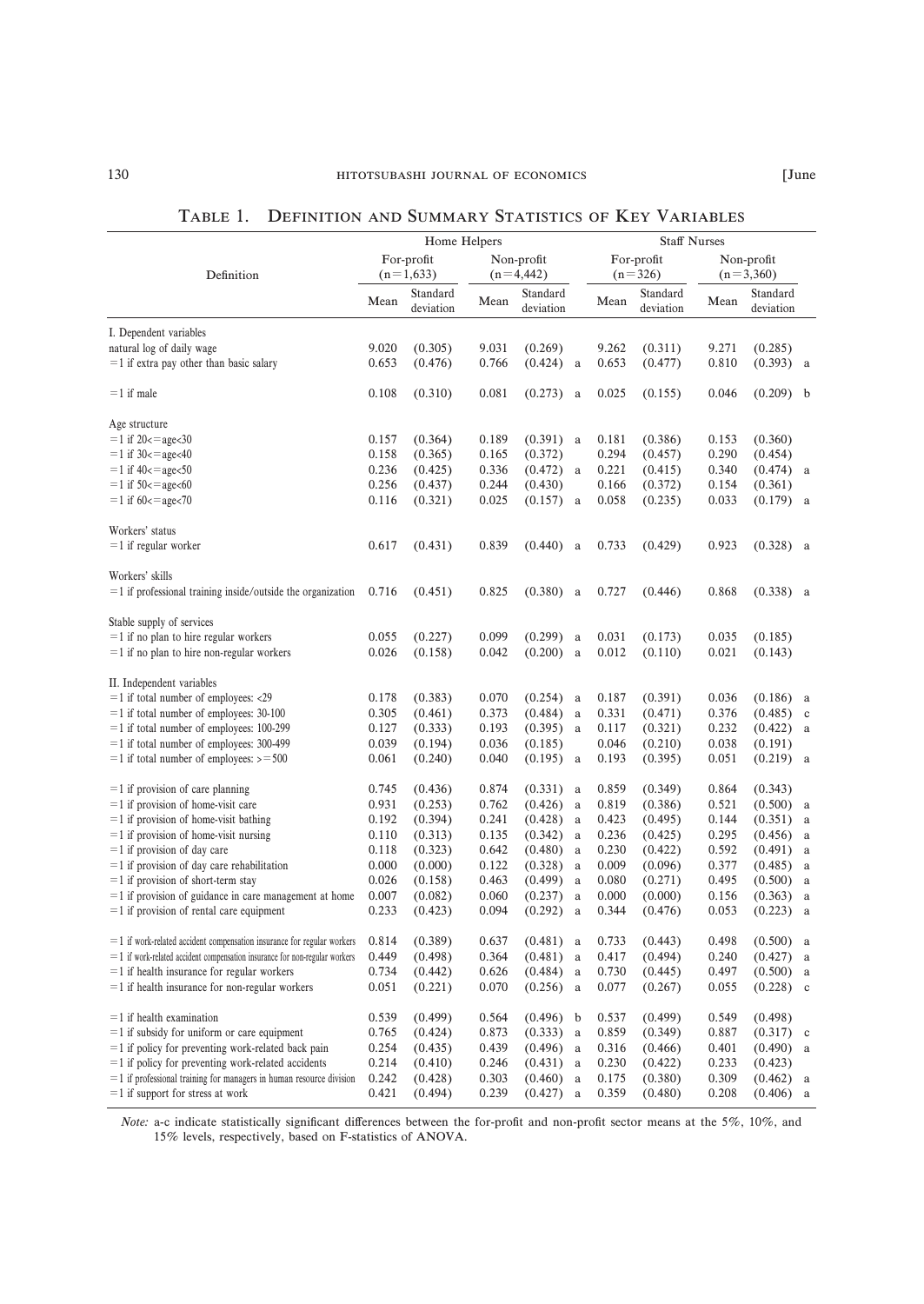#### 2006] 2006 DO NON-PROFIT OPERATORS PROVIDE HIGHER QUALITY OF CARE?

We also examine various facility characteristics. We do not observe any notable difference between the for-profit and the not-for-profit sector in terms of the number of employees. We have several variables measuring the non-wage benefits provided by different types of facilities. For-profit providers more frequently offer work-related accident compensation insurance and health insurance than non-profit facilities. If we compare the benefits regular and non-regular employees receive, regular employees are more likely to be offered work-related accident compensation and health insurance by both types of providers. Finally, non-profit providers offer benefits including professional training inside and outside the facility, additional pay on top of the basic salary, health examinations, subsidies for uniforms and equipment, and preventive care for work-related back pain and accidents.

### V. Quality Differentials between For-profit and Non-profit Providers

This section examines the quality differentials between non-profit and for-profit providers. Our data set provides us with four measures of the quality of care provided by nursing homes: (1) workers' age; (2) whether workers receive professional training (either inside or outside the facility); (3) the ratio of regular workers; and (4) job stability and the demand for workers in each facility. Among these measures, (1) and (2) can be justified by human capital theory which tells us that experienced, better qualified workers are more productive. Since data on experience is not available, we use workers' age as a proxy. (3) and (4) try to measure both experience and the relationship between caregivers and care receivers. Regular workers with a longer length of service at the same provider are better motivated and are likely to have greater on-the-job experience than workers who frequently change jobs. Also, frequent changes of care workers are likely to make patients anxious and therefore less satisfied with the service provided.

As already mentioned, 40 to 49-year-olds make up the largest age group among workers at non-profit providers, while at for-profit providers, 50 to 59-year-olds make up the largest share among home helpers and 30 to 39-year-olds the largest share among staff nurses. We also find that the share of regular workers is larger at non-profit than at for-profit facilities. Non-profit providers are also more likely to provide professional training, both inside and outside the facility and, generally speaking, are not planning to hire additional home helpers or staff nurses. Thus, the overall pattern that emerges is that, compared to for-profit facilities, non-profits tend to hire older workers and also tend to provide greater opportunities for workers to upgrade their skills. Further, non-profit facilities offer greater job security than for-profit facilities. In sum, the basic statistics suggest that non-profit facilities may provide better quality of care than for-profit facilities.

However, we should keep in mind that quality differences measured by simple averages cannot fully be explained simply by whether a provider is for-profit or non-profit. Put differently, the fact that non-profits provide better services than for-profits does not prove that non-profits are innately superior to for-profits. Rather, it is possible that the higher quality of care provided by non-profits is the result of the higher wages they pay based on their nondistributional constraints. If for-profits were subject to the same nondistributional constraints, the quality of care might be the same for both types of providers. Below, we will examine this possibility.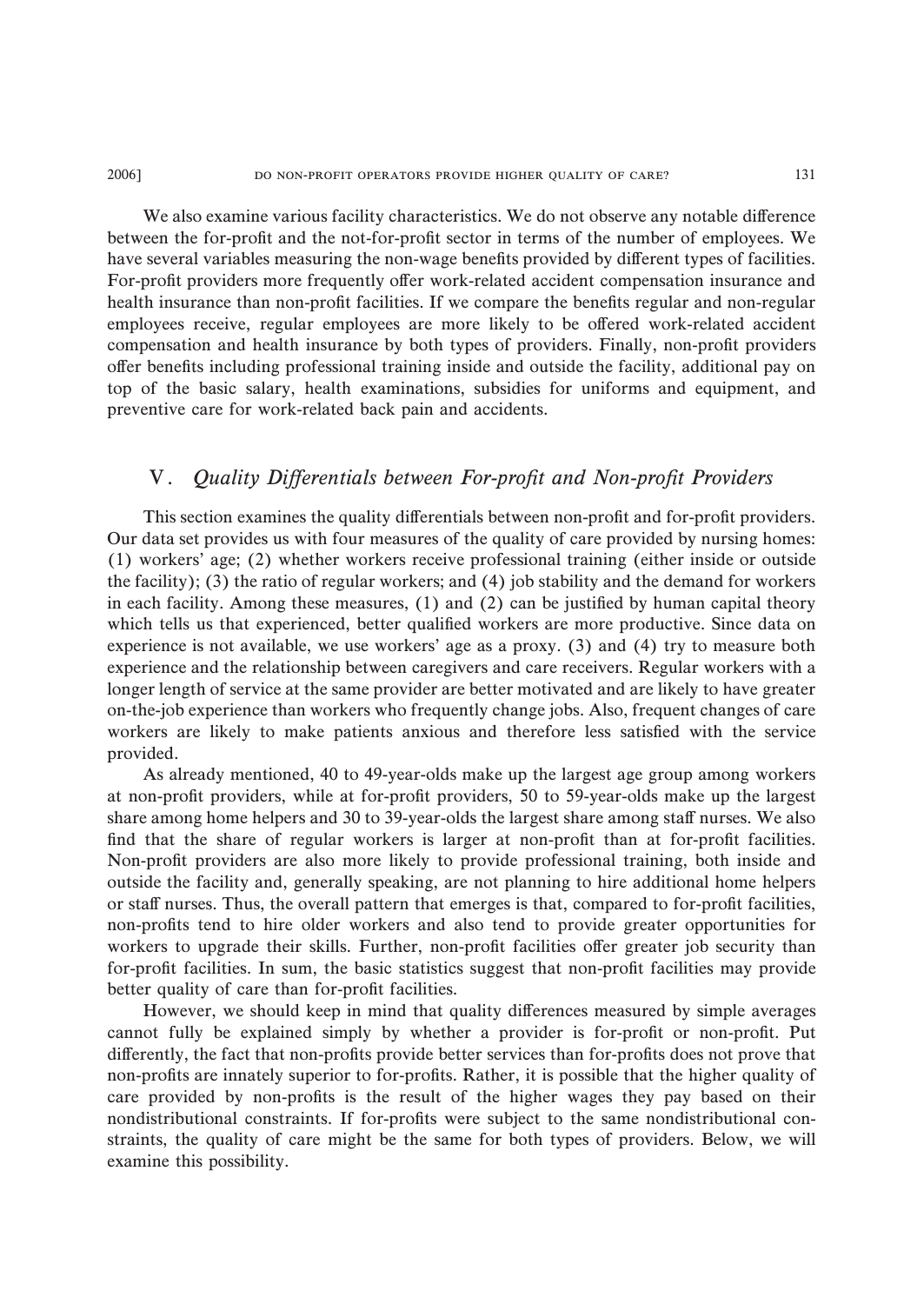In this section, we assess sectoral differences in the quality of service using the treatment effect approach (Barnow et al. (1980)). This approach adjusts a nonrandom allocation of workers with respect to specific treatments. We use two key variables as facility-based treatment indicators: whether or not a facility offers above-average wages, and whether or not a facility offers additional pay to workers' basic salary. Noguchi and Shimizutani (2006) provide evidence for the existence of a non-profit wage premium in Japan's long-term care market. When comparing quality differentials between non-profits and for-profits, we should examine the possibility that wage differentials between the two types of providers affect the allocation of workers, which would then bring about the different patterns of simple averages described above. In other words, it is possible that wage differentials rather than the innate characteristics of the different types of providers are responsible for the differences in quality. The treatment effect approach enables us to examine quality differentials between non-profits and for-profits after controlling for the selection bias caused by wage differentials. Concretely, we estimate the following two-stage model, where in the first stage we use a probit estimation and in the second a full maximum likelihood estimation.

(1) First stage regression

$$
Z_i^* = X_i a_1 + D_i a_2 + \mu_i \quad l = 1, 2
$$
  
\n
$$
Z_i^l = 1 \quad \text{if} \quad Z_i^* \ge 0 \quad \text{or} \quad -\mu_i \le X_i a_1 + D_i a_2
$$
  
\n
$$
Z_i^l = 0 \quad \text{if} \quad Z_i^* \le 0 \quad \text{or} \quad -\mu_i > X_i a_1 + D_i a_2
$$

where  $Z_i^{t*}$  refers to worker *i*'s unobserved propensity to choose treatment *l*. There are two treatments in this study. The first is the wage rate  $(l=1)$  and the second is additional pay on top of the basic salary ( $l=2$ ).  $Z_i^l$  is a dichotomous variable and takes 1 if a worker actually chooses the treatment.  $X_i$  refers to characteristics of both employees and employers that might affect sector allocation.  $D_i$  is a dummy variable for the proprietary status of the facility.  $a_1$  and  $a_2$  are coefficients.  $\mu_i$  is the error term and assumed to follow  $N(0, \sigma_\mu^2)$ .

(2) Second stage regression

 $Y_i = X_i b_1 + Z_i^l b_2 + D_i b_3 + \varepsilon_i$ 

where  $Y_i$  is a measure of the quality of care.  $b_1$ ,  $b_2$  and  $b_3$  are coefficients and  $\varepsilon_i$  is the error term, which is assumed to follow  $N(0, \sigma_{\varepsilon}^2)$  and have  $cov(\mu_i, \varepsilon_i) = \rho$ .

The total effect of for-profit providers on the quality of workers is calculated as the sum of  $b_3$  and the product of  $b_2$  and  $a_2$ . Table 2 reports the treatment effects of the wage rate and additional pay on various measures of workers' quality. After controlling for treatment effects, most of the estimated coefficients on the for-profit provider dummies are negative for age, the share of regular workers, the provision of training, and the demand for new workers. These results imply that for-profit providers have younger workers, a greater proportion of nonregular workers, are less likely to provide training, and have a greater demand for new workers. These results suggest that the quality of service provided by for-profits is inferior to that provided by non-profits. However, none of the coefficients are statistically significant. Thus, we cannot confirm that the quality of care provided by non-profits is higher than that provided by for-profits. These results suggest that the seemingly higher quality observed in the comparison of simple averages is brought about by the non-profit sector wage premium and not by any innate characteristics of non-profits.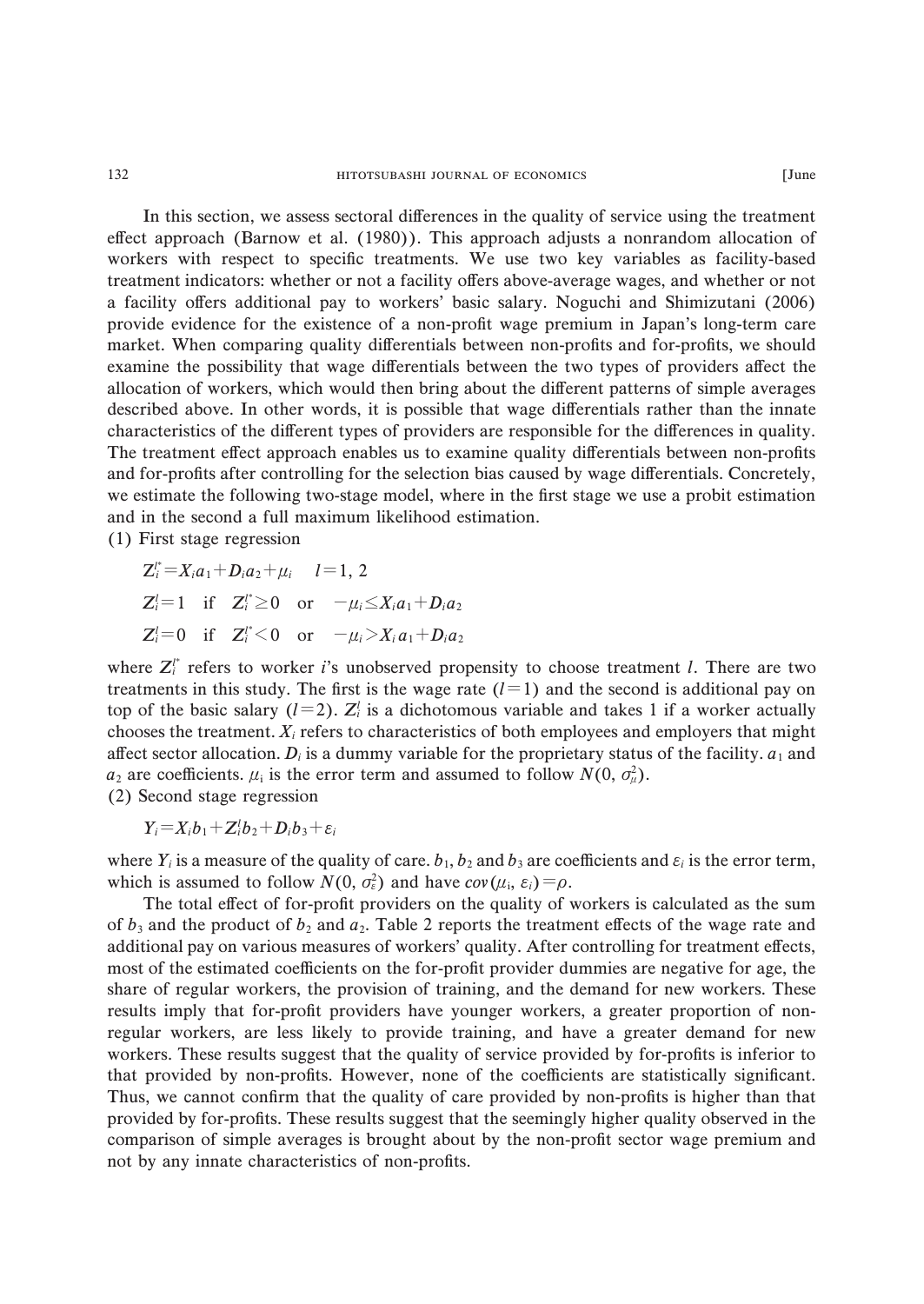|                                                       | Age structure |             |                      |              |               | Workers' status                |             |                               | Workers' skills                | Stable supply of services |                             |              |                                 |          |
|-------------------------------------------------------|---------------|-------------|----------------------|--------------|---------------|--------------------------------|-------------|-------------------------------|--------------------------------|---------------------------|-----------------------------|--------------|---------------------------------|----------|
|                                                       | Share of      |             | Share of             |              | Share of      |                                | Share of    |                               | Professional                   |                           | Job security<br>for regular |              | Job security<br>for non-regular |          |
|                                                       | workers in    |             | workers in           |              | workers older |                                | regular     |                               | training                       |                           | workers (no                 |              | workers (no                     |          |
|                                                       | their 20s     |             | their 30s<br>than 40 |              | workers       |                                |             | (inside or                    |                                | plan to hire              |                             | plan to hire |                                 |          |
|                                                       |               |             |                      |              |               |                                |             |                               | outside)                       | additional                |                             | additional   |                                 |          |
|                                                       |               |             |                      |              |               |                                |             |                               |                                |                           | workers)                    |              | workers)                        |          |
| I. Home helpers                                       |               |             |                      |              |               |                                |             |                               |                                |                           |                             |              |                                 |          |
| Panel (1): Treatment (Daily wage > average)           |               |             |                      |              |               |                                |             |                               | Estimated $a2 = -0.037(0.050)$ |                           |                             |              |                                 |          |
| For-profit dummy                                      | $-0.002$      |             | $-0.104$             | a            | $-0.029$      | a                              | $-0.076$    | a                             | $-0.116$                       | a                         | $-0.074$                    | a            | $-0.062$                        | a        |
| (b3)                                                  | $(-0.52)$     |             | $(-21.12)$           |              | $(-5.69)$     |                                | $(-10.48)$  |                               | $(-8.48)$                      |                           | $(-9.33)$                   |              | $(-10.44)$                      |          |
| Treatment                                             | $-0.104$      | a           | 0.226                | a            | 0.226         | a                              | 0.270       | a                             | 0.369                          | a.                        | $-0.087$                    | a            | 0.183                           | a        |
| (b2)                                                  | $(-20.24)$    |             | (61.97)              |              | (49.31)       |                                | (38.70)     |                               | (10.34)                        |                           | $(-4.040)$                  |              | (19.470)                        |          |
| Total effect                                          | 0.002         |             | $-0.112$             |              | $-0.038$      |                                | $-0.086$    |                               | $-0.130$                       |                           | $-0.071$                    |              | $-0.069$                        |          |
| $(b3+b2*a2)$                                          | (0.01)        |             | $(-0.31)$            |              | $(-0.10)$     |                                | $(-0.23)$   |                               | $(-0.34)$                      |                           | $(-0.19)$                   |              | $(-0.19)$                       |          |
| Log likelihood                                        | 4760.459      |             | 3115.569             |              | 2461.131      |                                | $-1303.834$ |                               | $-8717.089$                    |                           | $-4012.635$                 |              | $-715.351$                      |          |
| Panel (2): Treatment (Additional pay to basic salary) |               |             |                      |              |               |                                |             |                               | Estimated $a2 = -0.109(0.049)$ |                           |                             |              |                                 |          |
|                                                       |               |             |                      |              |               |                                |             |                               |                                |                           |                             |              |                                 |          |
| For-profit dummy                                      | $-0.001$      |             | $-0.082$             | $\mathbf{a}$ | $-0.002$      |                                | $-0.056$    | $\rm{a}$                      | $-0.121$                       | a                         | $-0.092$                    | $\rm{a}$     | $-0.070$                        | $\rm{a}$ |
| (b3)                                                  | $(-0.36)$     |             | $(-18.39)$           |              | $(-0.42)$     |                                | $(-7.94)$   |                               | $(-9.39)$                      |                           | $(-11.00)$                  |              | $(-11.81)$                      |          |
| Treatment                                             | 0.106         | a.          | 0.171                | a            | 0.152         | a                              | 0.300       | a                             | 0.084                          | a                         | $-0.307$                    | a            | $-0.204$                        | a        |
| (b2)                                                  | (20.33)       |             | (30.28)              |              | (23.84)       |                                | (41.17)     |                               | (2.46)                         |                           | $(-21.21)$                  |              | $(-26.35)$                      |          |
| Total effect                                          | $-0.013$      |             | $-0.091$             |              | $-0.010$      |                                | $-0.072$    |                               | $-0.126$                       |                           | $-0.076$                    |              | $-0.059$                        |          |
| $(b3+b2*a2)$                                          | $(-0.05)$     |             | $(-0.39)$            |              | $(-0.04)$     |                                | $(-0.29)$   |                               | $(-0.53)$                      |                           | $(-0.31)$                   |              | $(-0.24)$                       |          |
| Log likelihood                                        | 4,927.55      |             | 2,902.39             |              | 2,247.76      |                                | $-1,387.07$ |                               | $-8,937.99$                    |                           | $-4,032.97$                 |              | $-660.23$                       |          |
| II. Staff nurses                                      |               |             |                      |              |               |                                |             |                               |                                |                           |                             |              |                                 |          |
| Panel (1): Treatment (Daily wage $>$ average)         |               |             |                      |              |               | Estimated $a2 = -0.289(0.109)$ |             |                               |                                |                           |                             |              |                                 |          |
| For-profit dummy                                      | 0.012         |             | $-0.019$             | a            | 0.012         |                                | 0.039       | a                             | $-0.141$                       | a                         | $-0.049$                    | a            | $-0.015$                        |          |
| (b3)                                                  | (1.34)        |             | $(-2.17)$            |              | $(-1.48)$     |                                | (2.94)      |                               | $(-5.69)$                      |                           | $(-3.49)$                   |              | $(-1.45)$                       |          |
| Treatment                                             | 0.162         | a           | 0.179                | a            | 0.125         | a                              | 0.228       | a                             | $-0.013$                       |                           | 0.088                       | a            | 0.068                           | $\rm{a}$ |
| (b2)                                                  | (26.53)       |             | $(-27.92)$           |              | (16.81)       |                                | (18.59)     |                               | $(-1.04)$                      |                           | (2.89)                      |              | (5.08)                          |          |
| Total effect                                          | $-0.035$      |             | $-0.088$             |              | $-0.035$      |                                | $-0.067$    |                               | $-0.135$                       |                           | $-0.089$                    |              | $-0.046$                        |          |
| $(b3+b2*a2)$                                          | $(-0.21)$     |             | $(-0.52)$            |              | $(-0.21)$     |                                | $(-0.39)$   |                               | $(-0.77)$                      |                           | $(-0.51)$                   |              | $(-0.26)$                       |          |
| Log likelihood                                        | 2169.915      |             | 1965.094             |              | 2182.790      |                                | 126.006     |                               | $-3038.086$                    |                           | $-403.753$                  |              | 877.138                         |          |
| Panel (2): Treatment (Additional pay to basic salary) |               |             |                      |              |               |                                |             | Estimated $a2 = 0.073(0.112)$ |                                |                           |                             |              |                                 |          |
| For-profit dummy                                      | $-0.013$      | $\mathbf b$ | $-0.041$             | a            | 0.009         |                                | 0.010       |                               | $-0.152$                       | a                         | $-0.055$                    | a            | $-0.028$                        | a        |
| (b3)                                                  | $(-1.91)$     |             | $(-4.67)$            |              | $(-1.07)$     |                                | (0.72)      |                               | $(-6.29)$                      |                           | $(-3.81)$                   |              | $(-2.51)$                       |          |
| Treatment                                             | $-0.0147$     |             | $-0.147$             | a            | $-0.132$      | a                              | 0.233       | a                             | 0.035                          |                           | $-0.235$                    | a            | $-0.175$                        | a        |
| (b2)                                                  | $(-0.94)$     |             | $(-18.43)$           |              | $(-16.86)$    |                                | (17.97)     |                               | (0.73)                         |                           | $(-29.4)$                   |              | $(-29.11)$                      |          |
| Total effect                                          | $-0.015$      |             | $-0.044$             |              | $-0.003$      |                                | 0.066       |                               | $-0.149$                       |                           | $-0.089$                    |              | $-0.071$                        |          |
| $(b3+b2*a2)$                                          | $(-0.12)$     |             | $(-0.37)$            |              | $(-0.03)$     |                                | (0.53)      |                               | $(-0.85)$                      |                           | $(-0.78)$                   |              | $(-0.60)$                       |          |
| Log likelihood                                        | 2,504.09      |             | 2,155.22             |              | 2,438.45      |                                | 233.02      |                               | $-2,969.31$                    |                           | $-86.14$                    |              | 1,060.57                        |          |
|                                                       |               |             |                      |              |               |                                |             |                               |                                |                           |                             |              |                                 |          |

TABLE 2. THE EFFECTS OF FOR-PROFIT STATUS ON QUALITY OF WORKERS

Notes: (1) All the regressions are adjusted for various individual and facility characteristics.

(2) Parameter estimates are reported with t-statistics in parentheses. a and b denote significances level of 5% and 10%, respectively.

(3) No covariance  $(\rho)$  is statistically significant.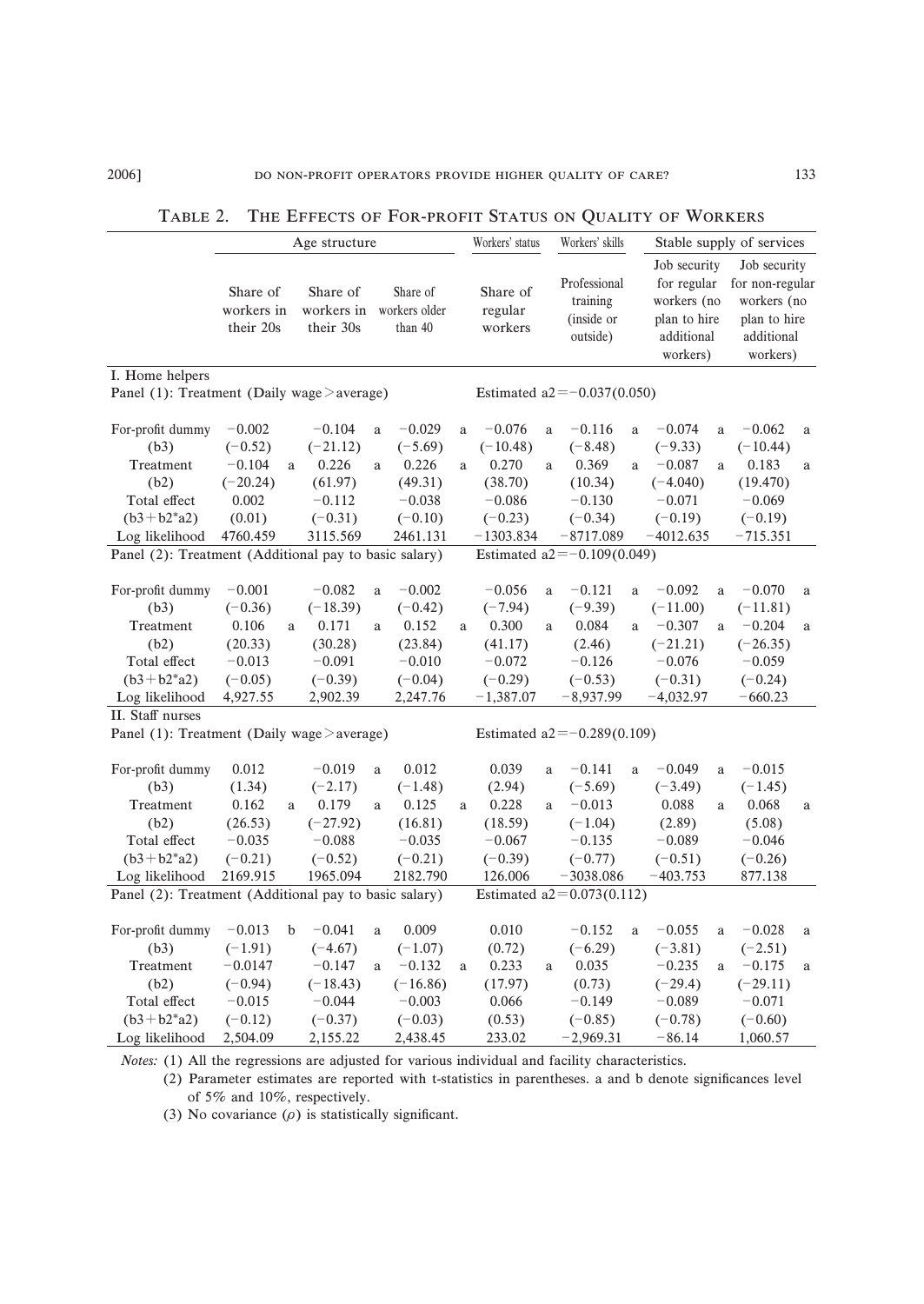### VI. Conclusion

This study has focused on differences in the quality of care between for-profit and non-profit nursing facilities. Although non-profit operators provide a higher quality of care as measured by simple averages of worker characteristics, the advantage of non-profits disappears once their higher wage is corrected for. This finding confirms that the seemingly higher quality of care provided by non-profit operators is due to the non-profit wage premium resulting from their special preferential status which provides non-distributional constraints and favorable tax treatment.

#### **REFERENCE**

- Barnow, Burt S., Cain, Glen G. and Goldberger, Arthur S. (1980), "Issues in the Analysis of Selection Bias," in E. Stromsdorfer and G. Farkas, eds., Evaluation Studies, vol.5, San Francisco, Sage.
- Cabinet Office (2002), "Kaigo service shijo no isso no kouritsuka no tame ni [Report on the Long-term Care Market]" (in Japanese). Government of Japan, available online: <http://www5.cao.go.jp/seikatsu/2002/0807kaigo/menu.html>.
- Cohen, Joel and Spector, William (1996), "The Effect of Medicaid Reimbursement on Quality of Care in Nursing Homes," Journal of Health Economics, vol.15(1), pp.23-48.
- Gertler, Paul (1989), "Subsidies, Quality, and the Regulation of Nursing Homes," Journal of Public Economics, vol.38(1), pp.33-52.
- Gertler, Paul (1992), "Medicaid and the Cost of Improving Access to Nursing Home Care," Review of Economics and Statistics, vol.74(2), pp.338-345.
- Hansmann, Henry (1980), "The Role of Nonprofit Enterprise," Yale Law Journal, vol.89(5), pp.835-901.
- Holtmann, Alphonse G., and Idson, Todd L.(1993), "Wage Determination of Registered Nurses in Proprietary and Nonprofit Nursing Homes," Journal of Human Resources, vol. 28(1), pp.55-79.
- Ministry of Health, Labor and Welfare (2002), "Long-term Care Insurance in Japan," Tokyo. Online: <http://www.mhlw.go.jp/english/topics/elderly/care/index.html>.
- Mitchell, Olivia S., Piggott, John and Shimizutani, Satoshi (2006), "Aged-Care Support in Japan: Perspectives and Challenges," Benefits Quarterly, 1<sup>st</sup> Quarter, pp.7-18.
- Newhouse, Joseph P. (1970), "Toward a Theory of Nonprofit Institutions: An Economic Model of a Hospital," American Economics Review, vol.60(1), pp.64-74.
- Noguchi, Haruko and Shimizutani, Satoshi (2002), "Earnings and Quality Differentials in For-profit versus Nonprofit Long-Term Care: Evidence from Japan's Long-Term Care Market," Economic and Social Research Institute Discussion Paper, no.17, Cabinet Office, Government of Japan.
- Noguchi, Haruko and Shimizutani, Satoshi (2005a), "Do Non-profit Operators Provide Higher Quality of Care? Evidence from Micro-Level Data for Japan's Long-term Care Industry," Hitotsubashi University HI-STAT Discussion Paper Series, no.87.
- Noguchi, Haruko and Shimizutani, Satoshi (2005b), "Nonprofit and For-profit Providers in